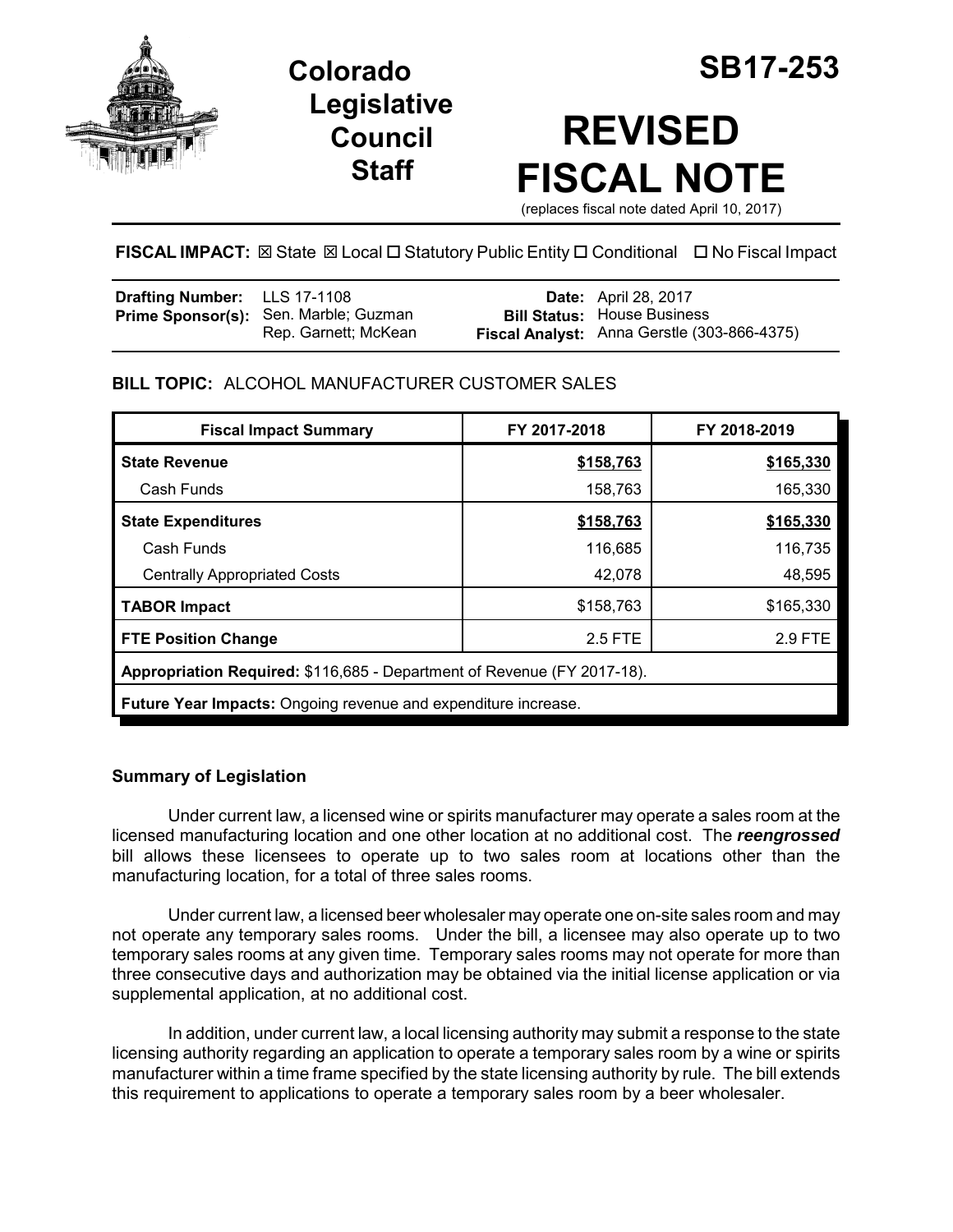April 28, 2017

# **Background**

Under current law, the ability to obtain authorization for sales rooms is tied to wine and spirits manufacturing and beer wholesaler licenses. Licensed wine and spirits manufacturers may use their two allowable sales rooms for permanent locations, or may have one permanent location on their premises and use the other sales room to conduct sales at temporary events (e.g. farmers markets, festivals, or other events lasting no more than three days). The one used for temporary events may be made up of multiple temporary sales rooms permits throughout the year, although only one may be issued for any given day. Licensed beer wholesalers currently may operate one permanent sales room on their premises, but cannot operate temporary sales rooms.

As of March, 2017, there are 89 licensed wine or spirits manufacturers in the state operating 54 permanent sales rooms and 287 licensed beer wholesalers operating 177 permanent sales rooms. Applications for sales rooms must be submitted to and approved by the Liquor Enforcement Division (LED) in the Department of Revenue (DOR), which serves as the state licensing authority.

### **State Revenue**

*The bill increases state revenue to the LED Cash Fund by \$158,763 in FY 2017-18 and \$165,330 in FY 2018-19.* Under current law for wine and spirits manufacturer and under the bill for beer wholesalers, no additional fees may be charged for an application for a sales room. However, the fiscal note assumes that state application fees for all new liquor licensees will increase in order to cover expenditures incurred as a result of the bills. Fees will be set administratively by DOR based on cash fund balance, estimated program costs, and the estimated number of licenses subject to the fee. Currently, the one-time application fee is \$1,950 for a new liquor license, deposited in the LED Cash Fund.

# **TABOR Impact**

This bill increases state cash fund revenue from fees, which will increase the amount of money required to be refunded under TABOR for FY 2017-18 and FY 2018-19. TABOR refunds are paid out of the General Fund. Since the bill increases the TABOR refund obligation without a corresponding change in General Fund revenue, the amount of money available in the General Fund for the budget will decrease by an identical amount.

# **State Expenditures**

*The bill increases state expenditures in the LED from the LED Cash Fund by \$158,763 and 2.5 FTE in FY 2017-18 and \$165,330 and 2.9 FTE in FY 2018-19*, as listed in Table 1 and discussed below.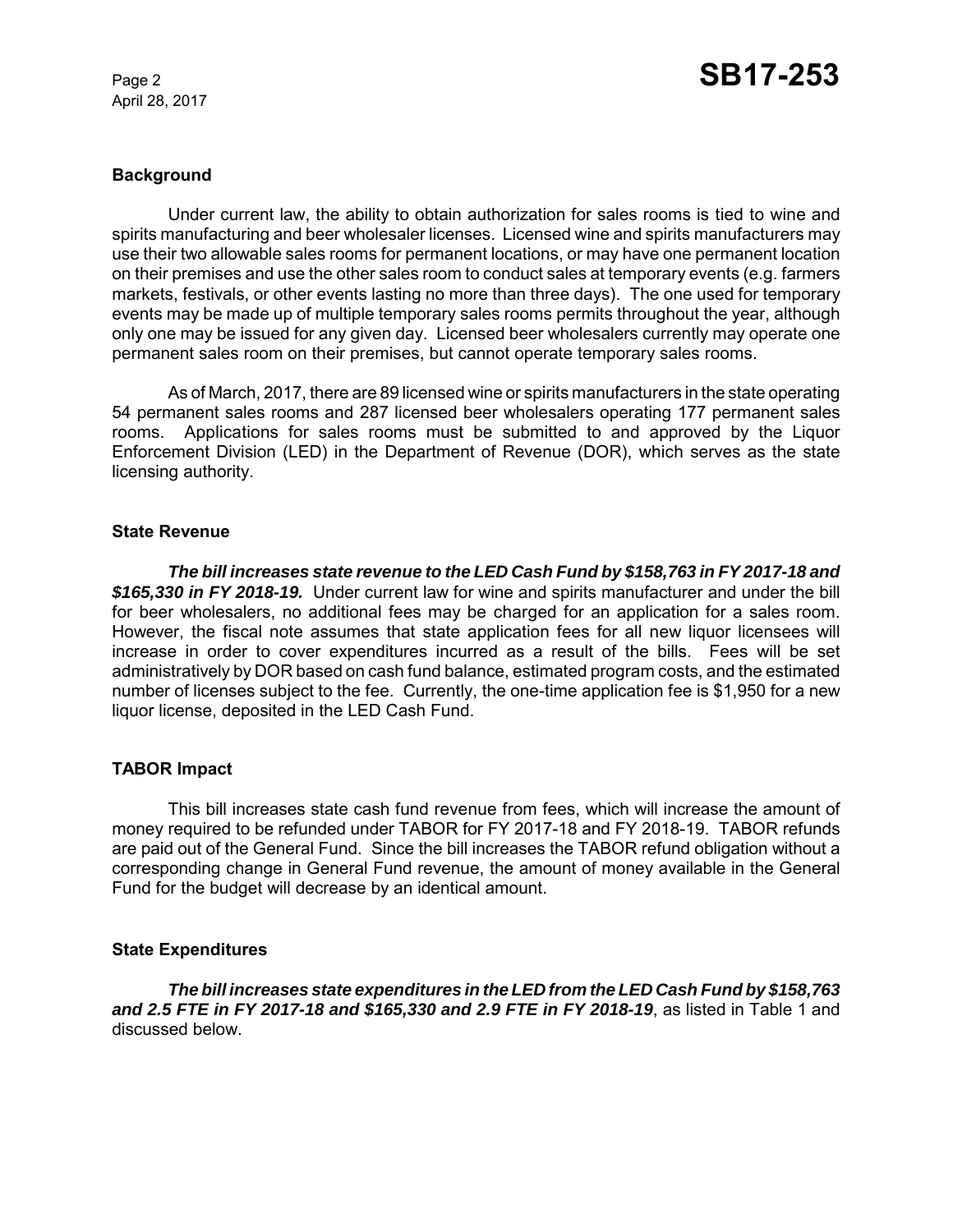| Table 1. Expenditures Under SB17-253               |            |            |  |  |  |
|----------------------------------------------------|------------|------------|--|--|--|
| <b>Cost Components</b>                             | FY 2017-18 | FY 2018-19 |  |  |  |
| <b>Personal Services</b>                           | \$100,201  | \$113,885  |  |  |  |
| FTE.                                               | 2.5 FTE    | 2.9 FTE    |  |  |  |
| <b>Operating Expenses and Capital Outlay Costs</b> | 16.484     | 2,850      |  |  |  |
| Centrally Appropriated Costs*                      | 42,078     | 48,595     |  |  |  |
| <b>TOTAL</b>                                       | \$158,763  | \$165,330  |  |  |  |

*\* Centrally appropriated costs are not included in the bill's appropriation.*

*Assumptions.* The fiscal note assumes that of the 54 wine and spirits manufacturers that currently have permanent sales rooms, 30 percent (16) will obtain an additional permanent sales room, and that 32 additional temporary sales rooms will be authorized. For the licensed beer wholesalers, who currently may not obtain temporary sales rooms, the fiscal note assumes that 1,770 temporary sales rooms will be authorized each year, based on the 177 beer wholesalers that currently have a permanent sales room and the assumption that beer wholesalers will significantly utilize the new temporary sales room option.

The fiscal notes assumes that half of the new permanent sales room authorizations will be approved in FY 2017-18, and the other half in FY 2018-19, and temporary sales rooms will be approved each year beginning in FY 2017-18. As a result, in both FY 2017-18 and FY 2018-19, the fiscal note assumes that 8 new permanent sales rooms and 1,802 temporary sales rooms will be authorized.

*Personal services.* LED requires 2.2 FTE in FY 2017-18 and 2.6 in FY 2018-19 for an administrative assistant to process new sales room applications, and 0.3 FTE for a criminal investigator to conduct investigations and compliance checks, and assist with any administrative actions. Based on the assumed new sales room applications and the current rate of investigations and compliance checks, the fiscal note assumes that there will be an additional 182 investigations and compliance checks completed and 18 new administrative actions taken. The FTE in FY 2017-18 is prorated to reflect a September 1, 2017, start date.

*Legal services.* LED requires one-time rulemaking in FY 2017-18, provided by the Department of Law. The increase can be accomplished within DOR's existing rulemaking allotment; no change in appropriations is required.

*Centrally appropriated costs.* Pursuant to a Joint Budget Committee policy, certain costs associated with this bill are addressed through the annual budget process and centrally appropriated in the Long Bill or supplemental appropriations bills, rather than in this bill. Leased space is included to show the incremental impact of the additional FTE, and calculated at DOR's rate of 200 square feet per FTE at a rate of \$27 per square foot. The centrally appropriated costs subject to this policy are estimated in the fiscal note for informational purposes and summarized in Table 2.